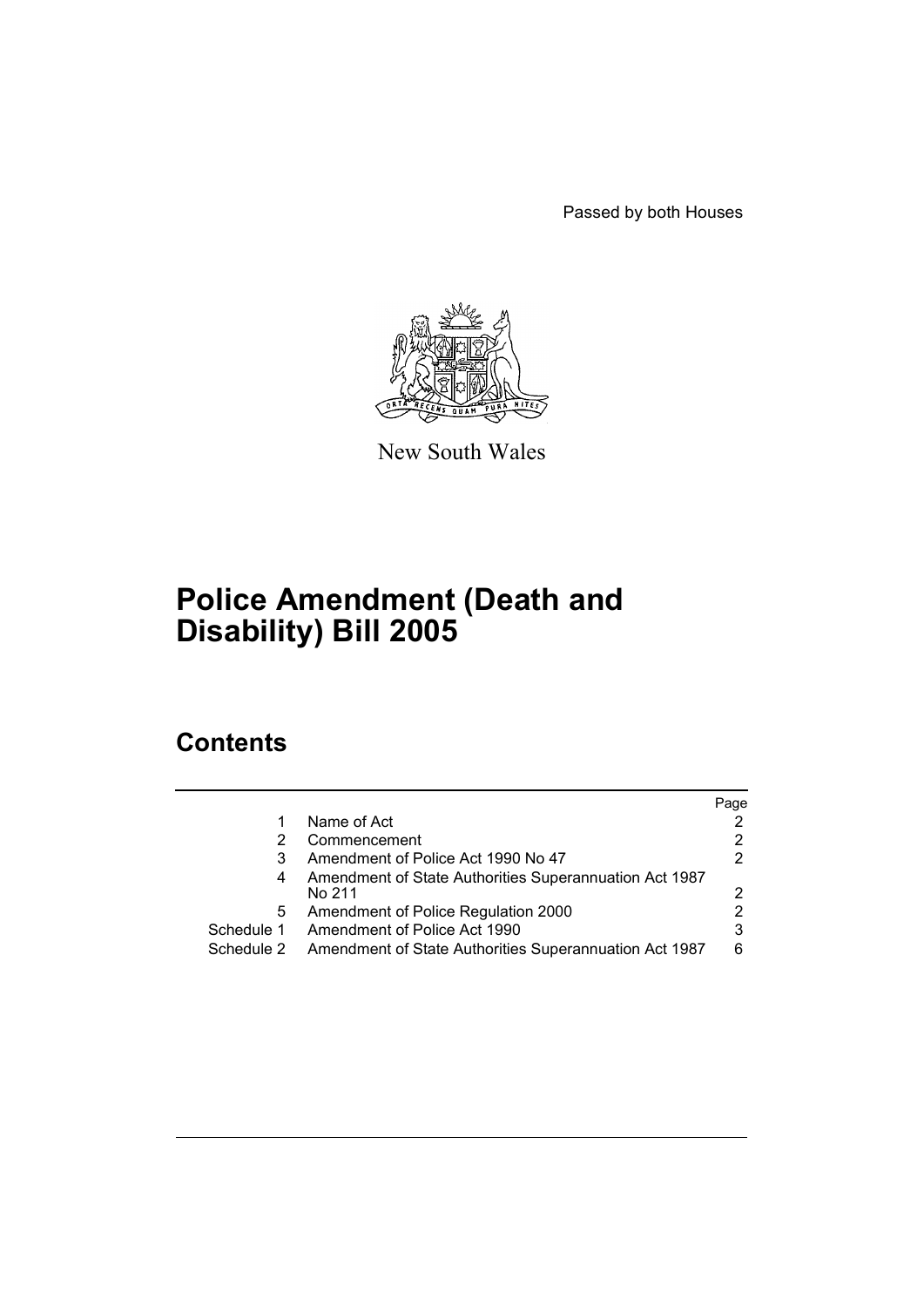*I certify that this PUBLIC BILL, which originated in the LEGISLATIVE ASSEMBLY, has finally passed the LEGISLATIVE COUNCIL and the LEGISLATIVE ASSEMBLY of NEW SOUTH WALES.*

> *Clerk of the Legislative Assembly. Legislative Assembly, Sydney, , 2005*



New South Wales

## **Police Amendment (Death and Disability) Bill 2005**

Act No , 2005

An Act to amend the *Police Act 1990* and the *State Authorities Superannuation Act 1987* with respect to death and incapacity benefits for police officers; and for other purposes.

*I have examined this Bill, and find it to correspond in all respects with the Bill as finally passed by both Houses.*

*Chairman of Committees of the Legislative Assembly.*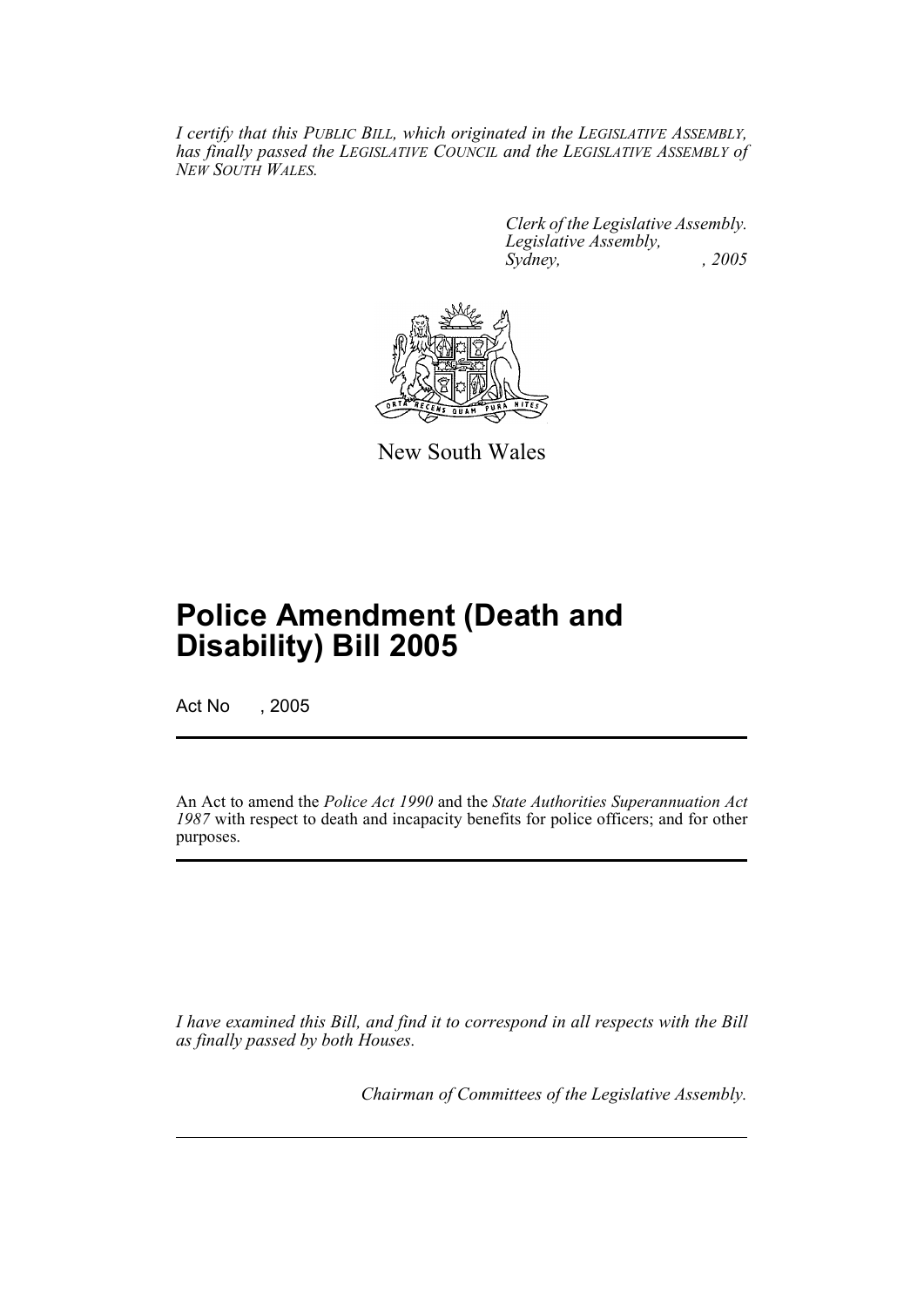#### **The Legislature of New South Wales enacts:**

#### **1 Name of Act**

This Act is the *Police Amendment (Death and Disability) Act 2005*.

#### **2 Commencement**

This Act commences on a day or days to be appointed by proclamation.

#### **3 Amendment of Police Act 1990 No 47**

The *Police Act 1990* is amended as set out in Schedule 1.

#### **4 Amendment of State Authorities Superannuation Act 1987 No 211**

The *State Authorities Superannuation Act 1987* is amended as set out in Schedule 2.

#### **5 Amendment of Police Regulation 2000**

The *Police Regulation 2000* is amended by omitting "section 216" from clause 105 and by inserting instead "section 216AA".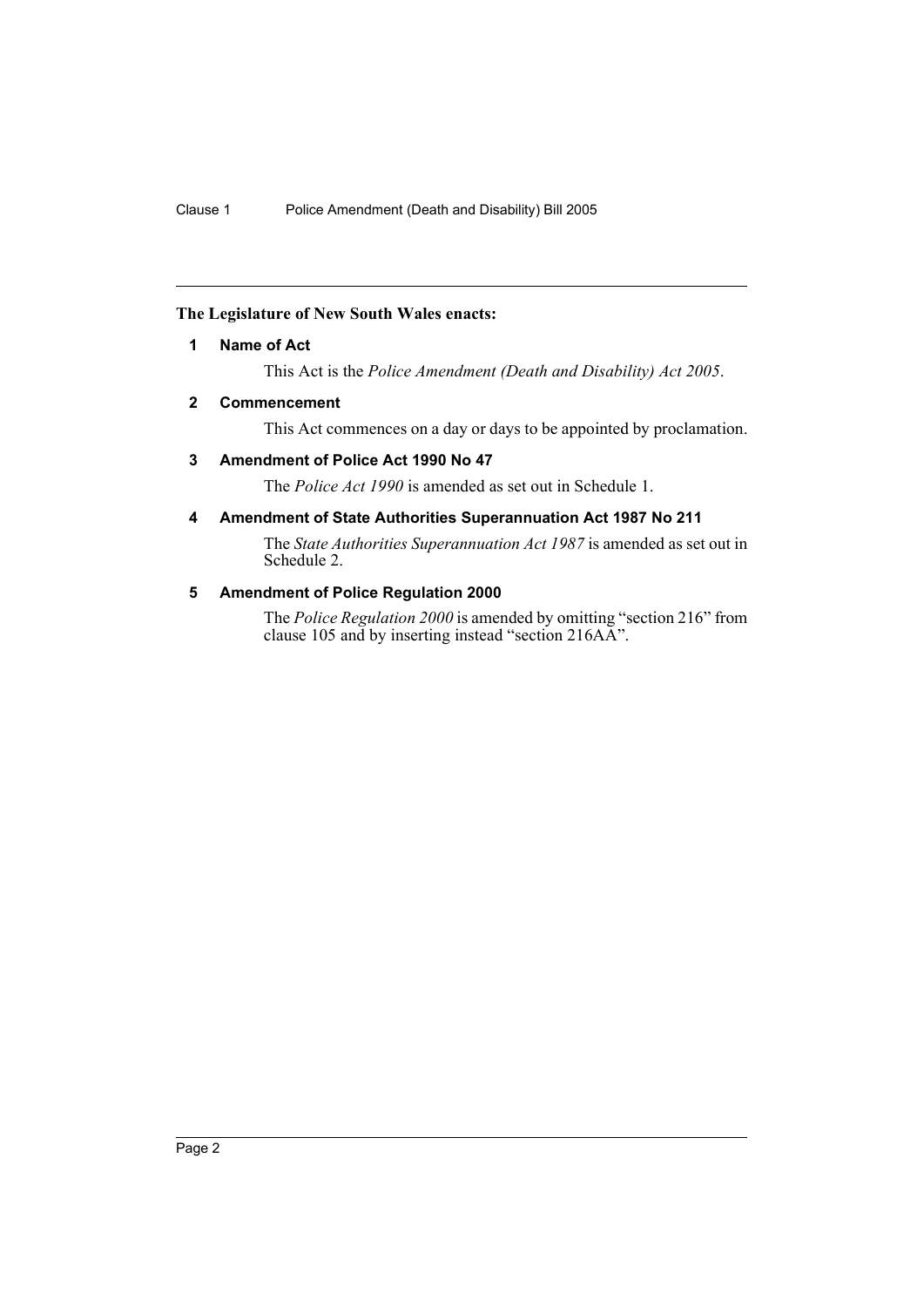Amendment of Police Act 1990 **Schedule 1** and the Schedule 1

## **Schedule 1 Amendment of Police Act 1990**

(Section 3)

**[1] Section 216 Special risk benefit where certain police officers hurt on duty**

Omit the section.

#### **[2] Section 216AA Special risk benefit where student of policing hurt while undergoing police education**

Omit the definition of *CF* from section 216AA (3). Insert instead:

*CF* is the capitalisation factor, prescribed for the purposes of this section by the regulations, for the sex of the student and for the age of the student on the day on which the student was injured while undergoing a police education course.

#### **[3] Section 216A Determination by District Court**

Omit section 216A (1) and (2). Insert instead:

- (1) An application to the District Court for a determination in relation to a decision of the Commissioner under section 216AA may be made by:
	- (a) a student of policing referred to in section 216AA (1), or
	- (b) the spouse or personal representative of a student of policing referred to in section 216AA (2),

within 6 months after the decision is notified in writing to the student, spouse or personal representative.

(2) If within 6 months after a student of policing to whom section 216AA applies suffers an injury that renders the student totally and permanently incapacitated for work, or dies, the Commissioner fails or refuses to make a decision under that section in relation to the student, the Commissioner is taken, for the purposes of this section, to have made a decision under that section to refuse to pay any amount in relation to the student.

#### **[4] Section 216A (5)**

Omit "216 or".

#### **[5] Schedule 4 Savings, transitional and other provisions**

Insert at the end of clause 2 (1):

*Police Amendment (Death and Disability) Act 2005*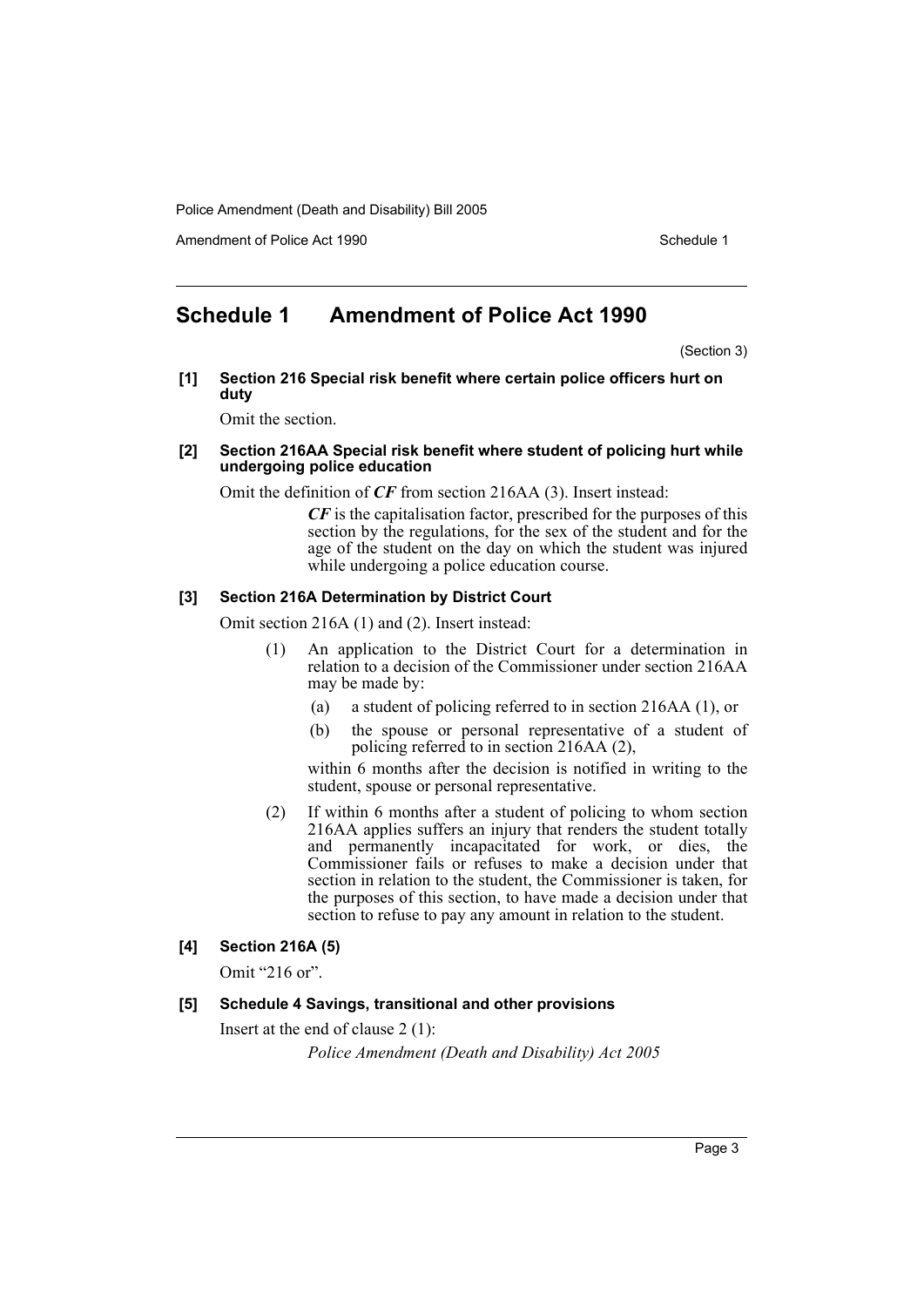Schedule 1 Amendment of Police Act 1990

#### **[6] Schedule 4, Part 22**

Insert after Part 21:

## **Part 22 Provisions consequent on enactment of Police Amendment (Death and Disability) Act 2005**

#### **68 Definitions**

In this Part:

*amending Act* means the *Police Amendment (Death and Disability) Act 2005*.

*death or incapacity benefit* means a benefit payable to or in respect of a police officer under a police officers award (whether provided for in that award or by or under any Act, law or instrument) if:

- (a) the police officer dies, or
- (b) the police officer suffers total and permanent incapacity or partial and permanent incapacity.

*hurt on duty* has the same meaning as in section 216 (6) (as in force immediately before its repeal by the amending Act).

*police officers award* means a State industrial instrument applying to police officers and prescribed by the regulations for the purposes of this definition.

#### **69 Savings in relation to special risk benefits**

- (1) Sections 216 and 216A (as in force immediately before the commencement of Schedule 1 [1] to the amending Act) continue to apply to and in respect of a police officer as if those sections had not been repealed and amended, respectively, if:
	- (a) the police officer was hurt on duty before the repeal of section 216, and
	- (b) he or she is not subsequently entitled to a death or incapacity benefit in respect of that injury.
- (2) If an amount is paid under section 216 or 216A (as in force immediately before the commencement of Schedule 1 [1] to the amending Act) in relation to a physical or mental injury for which a death or incapacity benefit is also paid, the person to whom the amount is paid is liable to repay the amount to the Commissioner.
- (3) Any amount due to the Commissioner under this clause may be recovered as a debt in a court of competent jurisdiction.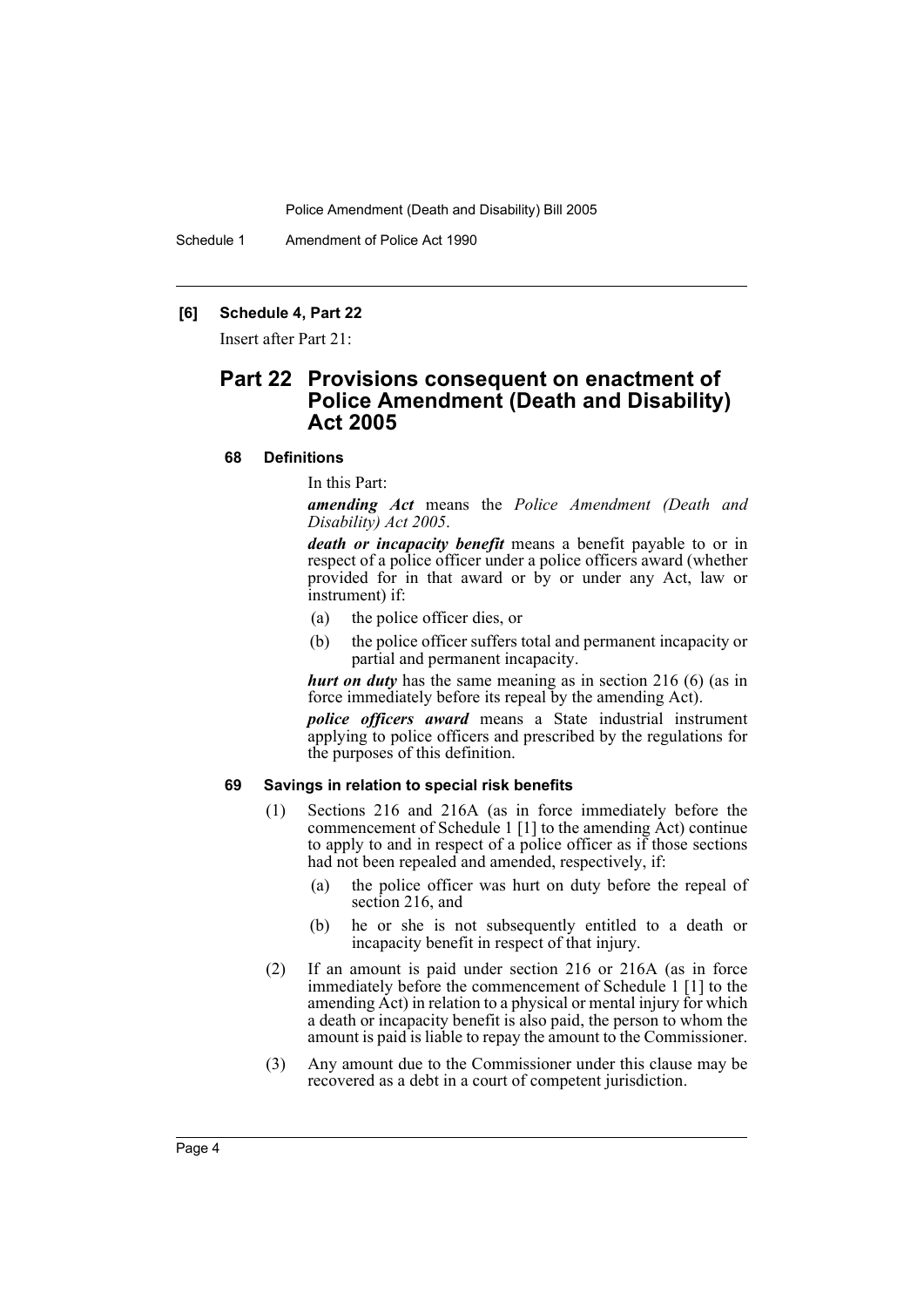Amendment of Police Act 1990 Schedule 1

(4) Subclauses (2) and (3) apply whether or not the amount was received before or after the commencement of this clause.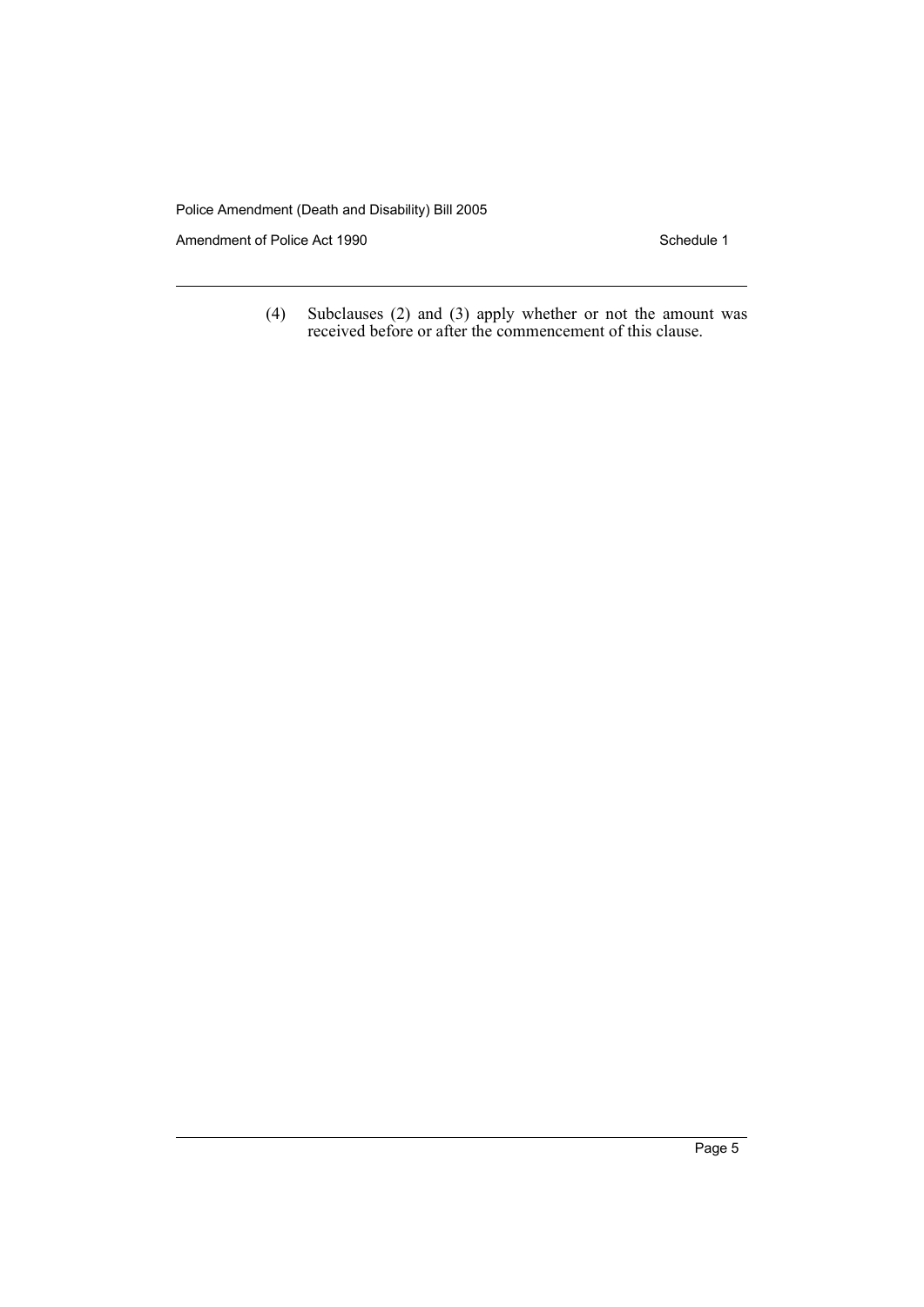Schedule 2 Amendment of State Authorities Superannuation Act 1987

## **Schedule 2 Amendment of State Authorities Superannuation Act 1987**

(Section 4)

#### **[1] Part 5D**

Insert after Part 5C:

### **Part 5D Death or incapacity benefits for police officers**

#### **46AI Definitions**

In this Part:

*amending Act* means the *Police Amendment (Death and Disability) Act 2005*.

*death or incapacity benefit* means a benefit payable to or in respect of a police officer under a police officers award (whether provided for in that award or by or under any Act, law or instrument) if:

- (a) the police officer dies, or
- (b) the police officer suffers total and permanent incapacity or partial and permanent incapacity.

*police officers award* means a State industrial instrument applying to police officers and prescribed by the regulations for the purposes of this definition.

#### **46AJ Application of Part**

This Part has effect despite any other provision of this Act or the regulations.

#### **46AK Provision to be made with respect to death or incapacity benefits for police officers**

- (1) The regulations may make provision for or with respect to the following:
	- (a) the effect on coverage under this Act for an additional benefit, and liability to pay the additional benefit levy, of a contributor or former contributor who is or was a police officer and who is covered for a death or incapacity benefit,